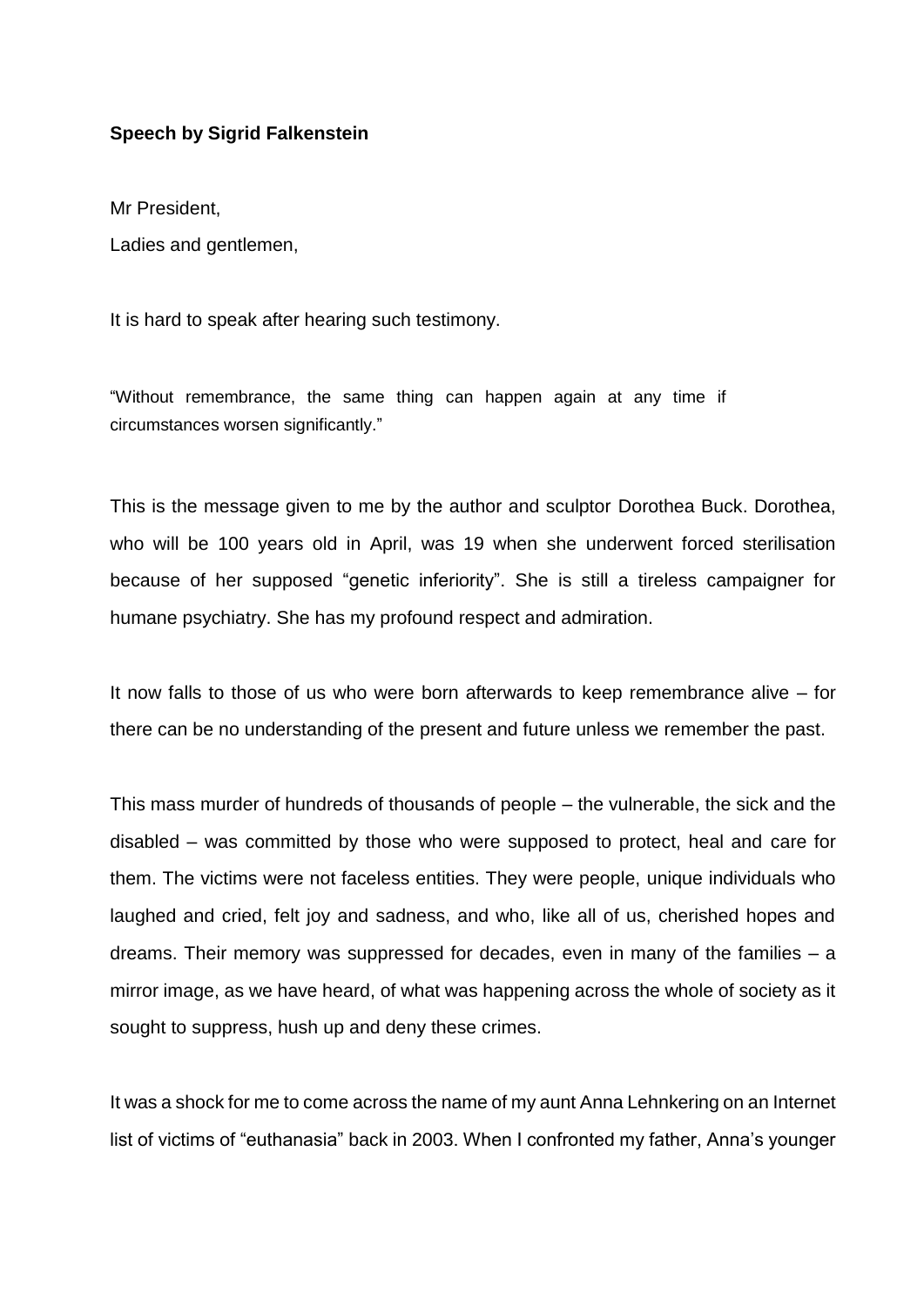brother, with this discovery, he struggled to find answers. Clearly, remembering his sister was difficult and painful. And then he spoke about her for the first time:

"*Aenne,"* 

as he called her,

"was such a kind and gentle girl. She loved playing with us children. Yes, she found learning difficult."

Then all trace of her vanished in phrases like this:

"Some time in the 30s, she was sent to an institution and she died somewhere along the way, during the war."

Bewildered by this apparent amnesia, I set out to find traces of Anna and managed to piece together her life from the tiny fragments of memory within our family but mainly with the aid of patient records and official documents.

Anna was born in the Ruhr region in 1915. According to the records, she developed normally until she was around four years old. Then her parents noticed that she was becoming very anxious, timid and unsettled. A doctor noted: "The child is extremely nervous and needs good nutrition and plenty of rest."

There are notes about her school career as well:

"Was soon transferred from junior school to special school. Understands everything that is said to her. As for her character, […] is amiable, willing, obedient and agreeable. Can read, write and add up, but performance in the latter is poor."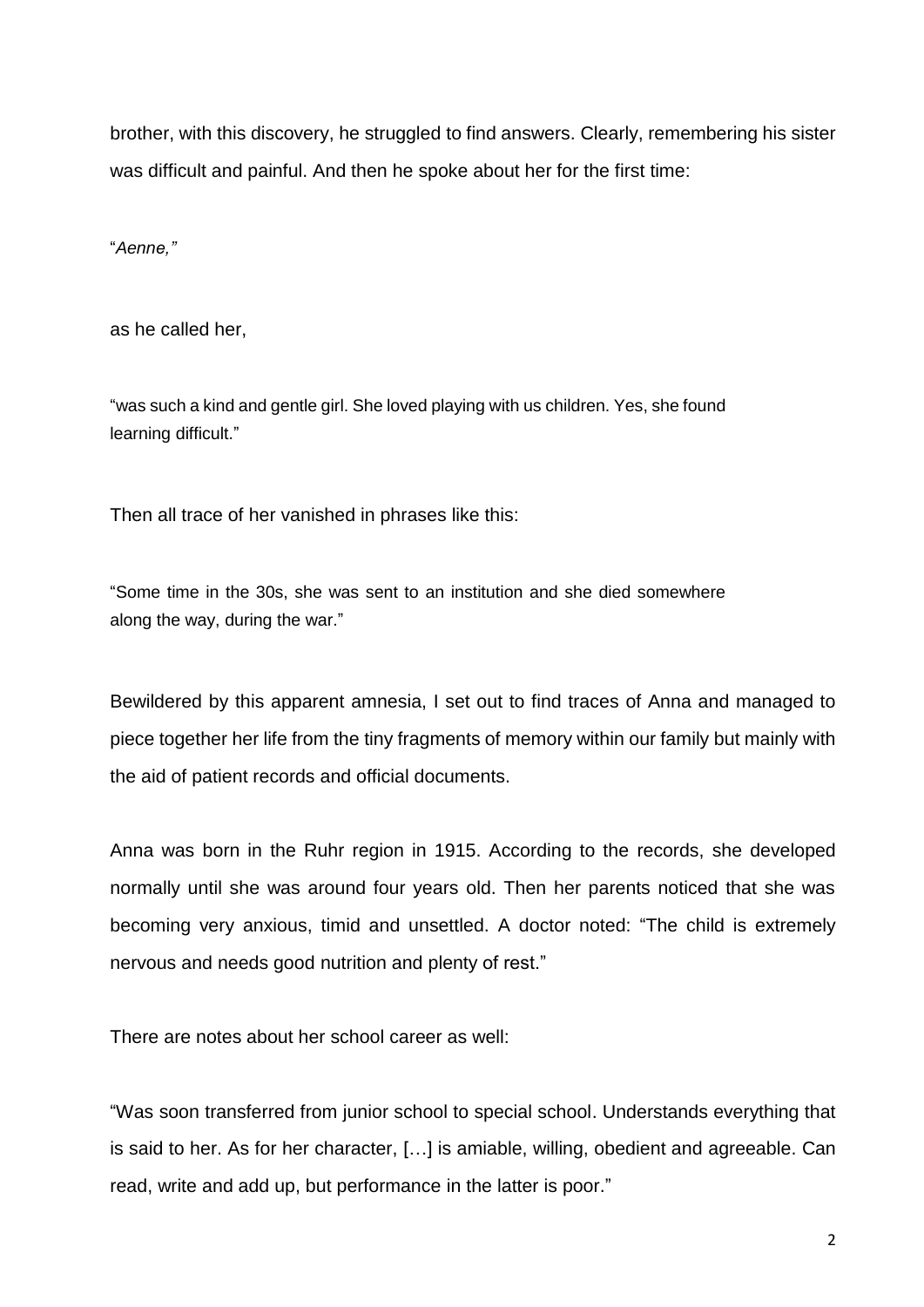Due to her learning disability, Anna is unable to take any vocational training. But according to the file: "She is quite proficient at helping around the house. She can also fetch groceries and run errands." So after leaving school, she continues to live at home and helps her mother with the housework. My grandparents ran a public house and there was always plenty of work to be done.

I found very few photos of Anna, but one is a particular favourite of mine: it shows her smiling into the camera. She looks so carefree. It is very hard to make a connection between this young girl and the "Law for the Prevention of Offspring with Hereditary Diseases", which was enacted soon afterwards.

As a result, in 1934, Anna is forced to undergo a highly dubious intelligence test. She cannot explain the meaning of words such as "loyalty", "piety" or "deference" but she knows the prices of common foods and is familiar with money – which is surely far more important. And when she is asked: "What should you do if you find 500 marks?", she answers quite pragmatically: "Hand it in at the office."

The official medical report states that Anna's is a case of "congenital imbecility", a common term, at that time, for mental disability. According to the National Socialists' genetic and racial ideology, this makes her a "parasite on the healthy body of the nation".

Anna is one of several hundred thousand people who are sterilised without their consent simply because they fall short of the standard desired by society, because they are "different". Many of them are later murdered in the "euthanasia" programmes.

In 1936, Anna is sent to the asylum at Bedburg-Hau. Looking at the entries in her patient records, it is obvious that the patient was viewed with contempt. It is only by reading between the lines that it becomes clear how much, and how desperately, Anna struggled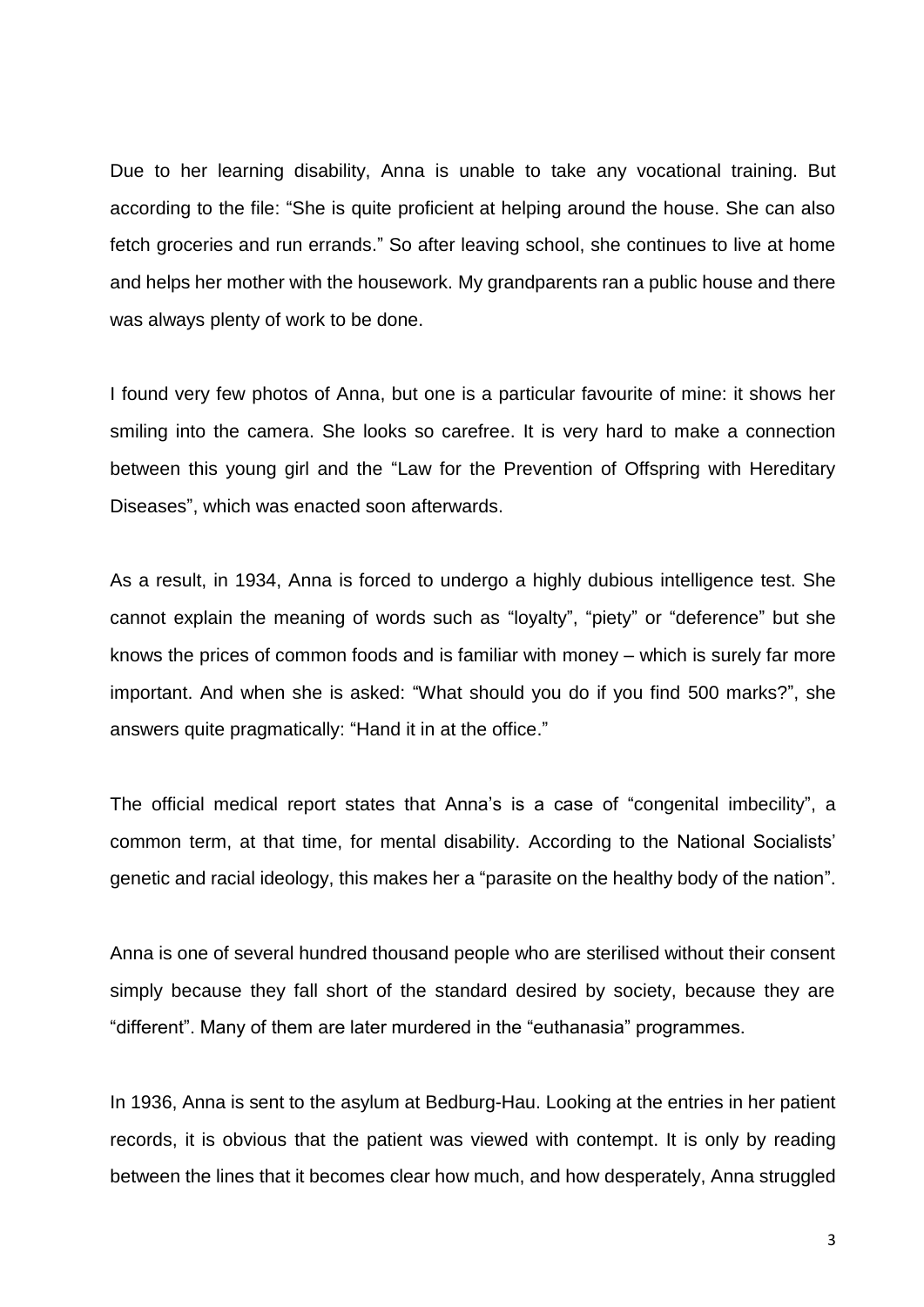and suffered. At the end, there is nothing left of the young girl who, only a few years earlier, had smiled at the camera with such joy and such zest for life.

Her death sentence is a bureaucratic act. She is a perfect match, so to speak, for her murderers' selection criteria: she is considered to be incurable, she's a "burden" – I'm quoting directly from her file – and, above all, she doesn't perform any productive work, and that makes her a so-called useless eater, "unworthy of life". So she is condemned to die.

In March 1940, Anna is deported to Grafeneck as part of the "Aktion T4" programme. Grafeneck – the place where the systematic and industrial mass murder began, ultimately culminating in the Holocaust. Anna is murdered there, in a gas chamber fitted out like a shower room, when she is just 24 years old.

Weeks later, her mother receives a so-called "letter of condolence" with a fabricated cause and time of death. Did she really believe – did she perhaps want to believe – that her daughter's death was indeed a "release", in view of her supposed "severe and incurable disease", as the letter claimed? I have no answers.

Until 2003, no one in our family ever talked about Anna. This silence, I think, had a lot to do with shame. The degradation and exclusion of people with mental illness and disability were part of my father's formative life experience. His entire family was caught up in the machinery of genetic health policy. This is evident, for example, from a genealogical chart which covers 24 members of the family. Body type, physical and mental illness and social behaviour are all listed. The catalogue of characteristics is absurd, ranging from "slovenly", "thoughtless" and "idiosyncratic" to "genial" and "intelligent". As well as Anna, other family members are suspected of *"*genetic inferiority". Another relative is also sterilised without his consent. It is quite obvious that some of the information is based on denunciations and hearsay.

4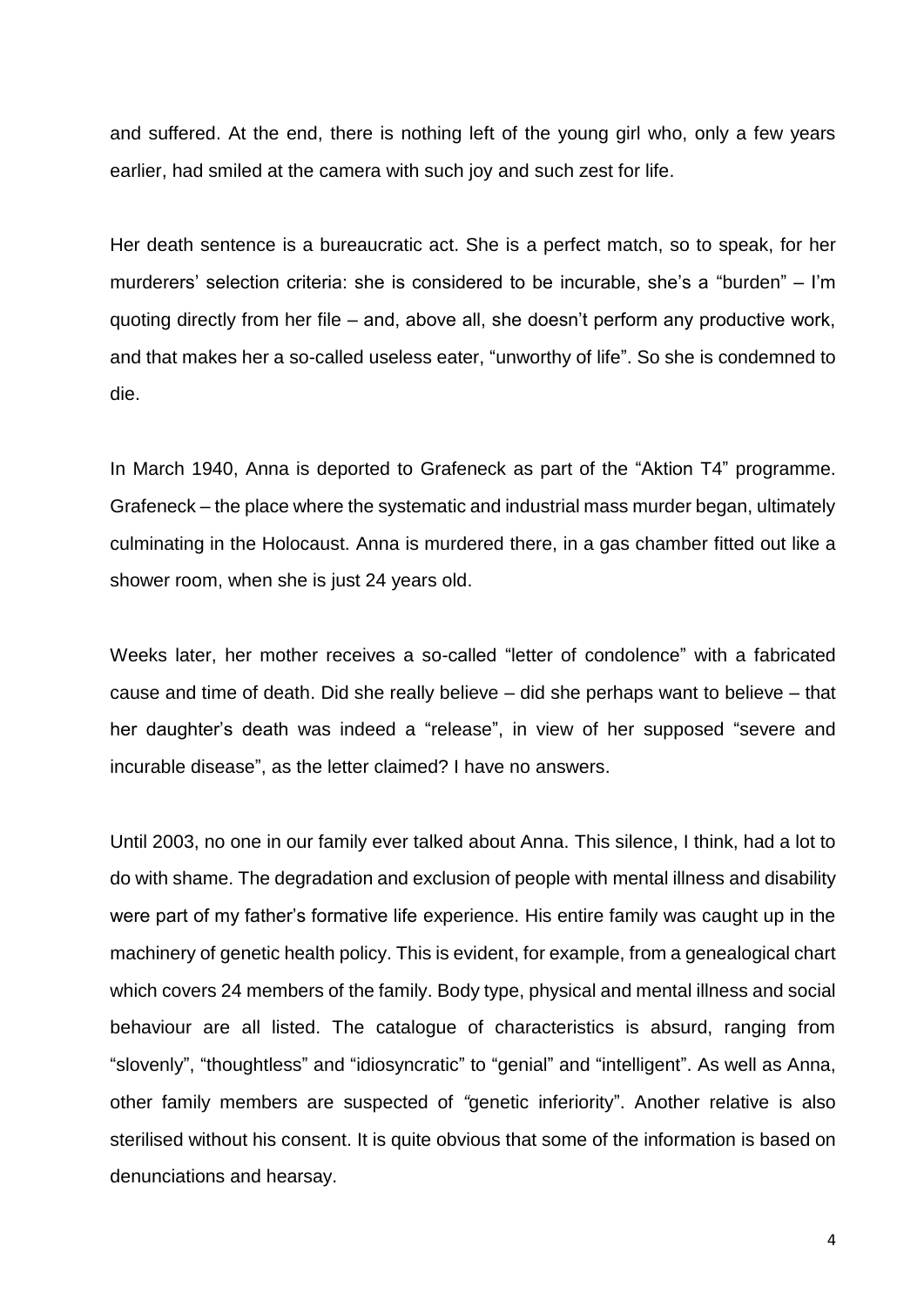Regardless of how true or untrue these entries may be, to me, this genealogical chart shows that my family is a colourful mix of individuals with their own diverse traits, talents and inclinations, all shaped, of course, by countless external influences. And like every family, mine has members who have health weaknesses. That's not a flaw in our makeup! Nor is it a reason for shame or concealment, and it certainly cannot justify the immeasurable suffering inflicted on the victims.

That's easy for me to say today. For the generation directly affected, however, things were very different. The victims, the survivors and their families continued to suffer discrimination and stigma in both German states even after the war ended, whereas the perpetrators, in most cases, were able to continue their careers with impunity. The social, legal and political reckoning with the past was extremely slow to start and totally inadequate. The victims of "euthanasia" and forced sterilisation were not only excluded from public remembrance for decades. No, they continue to be denied recognition as victims of National Socialist persecution and lack equal status with other persecuted groups to this day.

In many families, the consequence of all this was, and still is, a vicious cycle of silence and denial. This is a taboo subject – one which evokes feelings of anxiety, shame and, yes, sometimes, perhaps, even guilt. Was there a lack of willingness, courage or opportunity to protect the daughter, the son, the sister, the brother from this bureaucratic machinery of murder? My grandmother suffered severe depression in later life. It is very likely that the suppression of her traumatic experiences within the family played a major role. Silence makes you sick. Talking about one's experiences can help.

In 2009, a stumbling stone – a "Stolperstein" – was laid for Anna. I could feel the tension in my father, by then almost 90 years old, as he faced the public; the colour drained from his face as he struggled to maintain his composure. On the day the stumbling stone was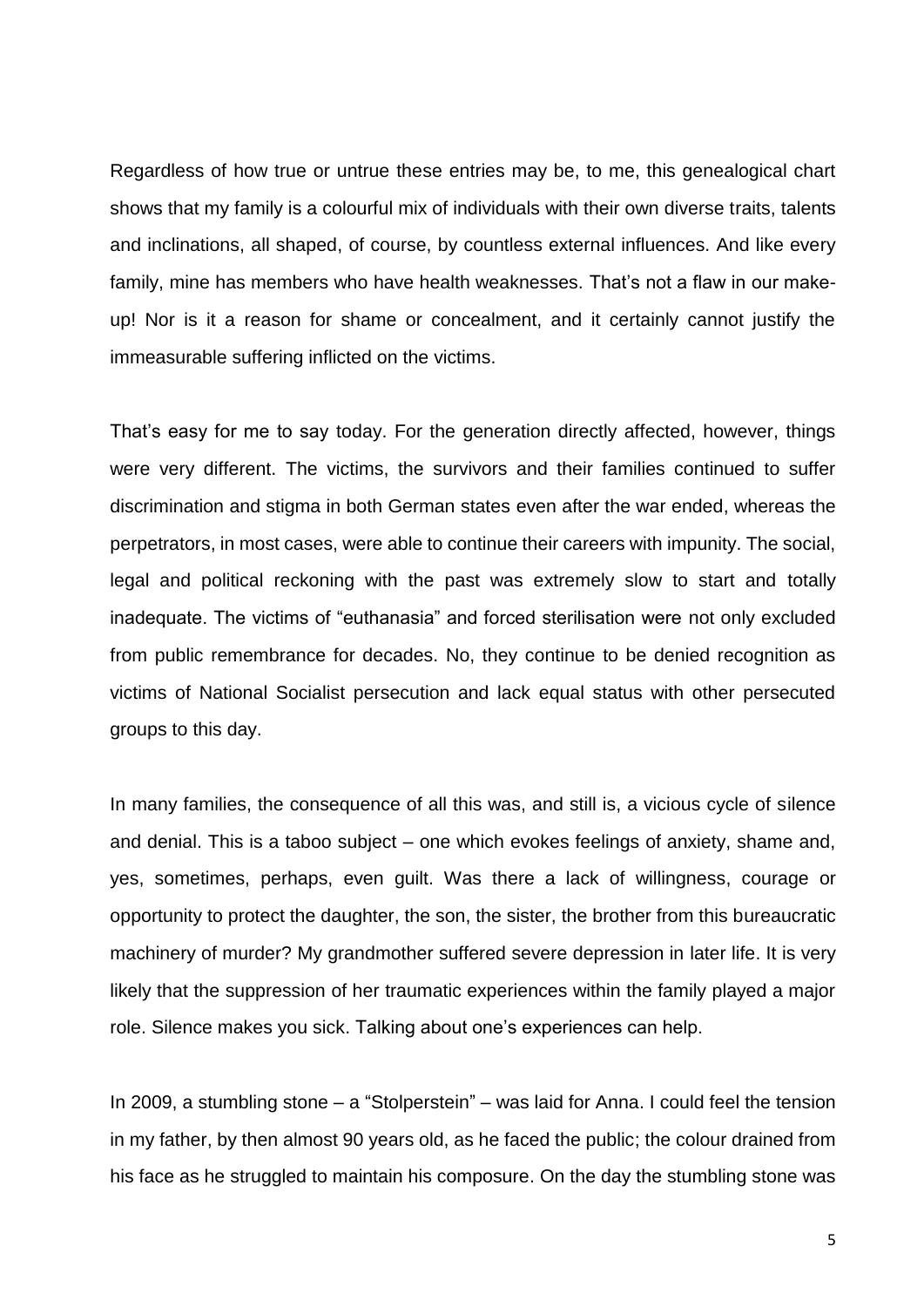laid, he finally admitted for the first time: "I had a sister who was mentally handicapped." He died only a few weeks later, and it is comforting to think that for him, the reckoning with the past was not only a burden but also, in some ways, a kind of liberation. I wish he were alive today to experience this day of remembrance. It would have helped him so much.

Anna suffered unimaginable injustice, and part of that injustice is the silence surrounding her murder. Today, she has a firm place in our family memory. That is partly because I happened to come across her name on a list which, according to German law, was compiled illegally. Even today, the law still makes it difficult to publicly name the "euthanasia" victims. One of the reasons is that relatives might feel stigmatised. I ask you! That argument is reminiscent of the ideology of racial purity! It is time to break this dreadful continuity and to name the victims so that they can be included in family and collective remembrance. It would also go a long way towards removing the stigma suffered by people living with disability or mental illness today.

There are now many positive signs of a shift in Germany's culture of remembrance. The memorials at the sites of the killing centres and at Tiergartenstraße 4, the efforts being made by the medical profession to deal with the past, the countless citizens' initiatives and much more all bear witness to that. This is also encouraging more and more people to research their family history and to give their murdered relatives a name and face again.

In the political arena, too, calls for the victims of "euthanasia" to be commemorated are increasingly finding a hearing, as today's ceremony of remembrance here in the German Bundestag shows. Remembering Ernst Putzki, Benjamin Traub and Anna Lehnkering in a setting which is so significant in our history is a very special, perhaps even a historic occasion. We say their names aloud for the many nameless victims and give back a piece

6